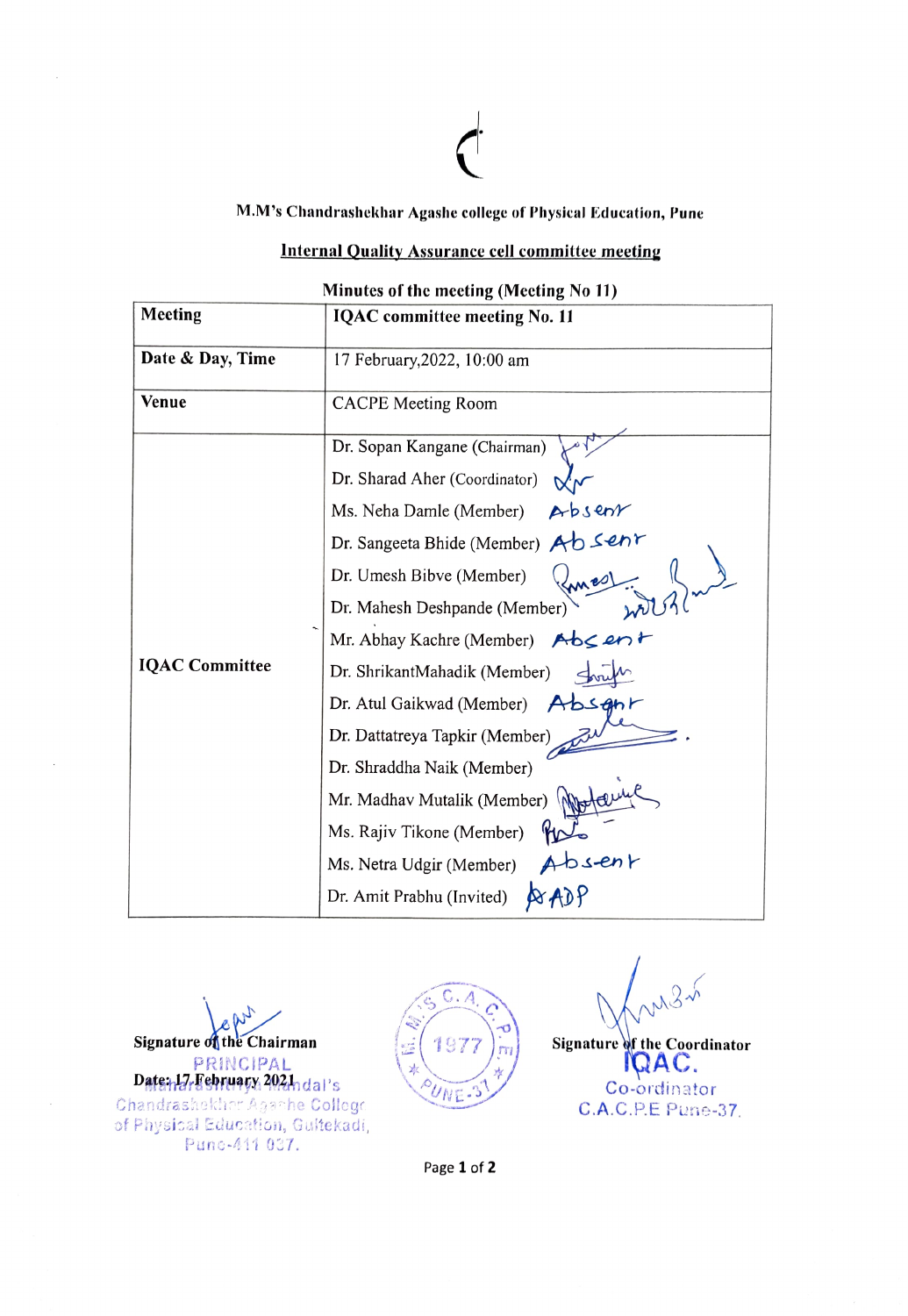| <b>Discussion</b>                                                                                                                                                                                                                                                                                      | <b>Decision</b>                                                                                                                                                                                                                                                                                              |
|--------------------------------------------------------------------------------------------------------------------------------------------------------------------------------------------------------------------------------------------------------------------------------------------------------|--------------------------------------------------------------------------------------------------------------------------------------------------------------------------------------------------------------------------------------------------------------------------------------------------------------|
|                                                                                                                                                                                                                                                                                                        |                                                                                                                                                                                                                                                                                                              |
| Dr. SSA read the previous minutes of the<br>meeting and the action taken report.                                                                                                                                                                                                                       | The Action taken was approved by the<br>members.                                                                                                                                                                                                                                                             |
|                                                                                                                                                                                                                                                                                                        |                                                                                                                                                                                                                                                                                                              |
| Dr. SEK gave the details of NAAC preparation<br>review. Briefed about the SSR report submitted<br>to NAAC and informed the members that college<br>is waiting for further procedure to be done by<br>NAAC.                                                                                             | The Action Taken Report was<br>approved by the members.<br>Members applauded the work done by<br>team Agashe.                                                                                                                                                                                                |
|                                                                                                                                                                                                                                                                                                        |                                                                                                                                                                                                                                                                                                              |
| Dr. MND informed about college collaboration<br>with Army institute of Physical Training (AIPT).                                                                                                                                                                                                       | The Action plan was approved by the<br>members.                                                                                                                                                                                                                                                              |
| Briefed about how college will be benefited after<br>collaboration with AIPT, how students and<br>faculty exchange will happen through it, and<br>theory and practical to be taken and exchanged.<br>Dr. SSA informed steps taken regarding faculty<br>and students' exchange with Symbiosis School of | Members suggested planning in detail<br>regarding collaboration with SSSS.<br>It was also suggested to plan academic<br>collaboration<br>with<br>general<br>colleges.                                                                                                                                        |
|                                                                                                                                                                                                                                                                                                        |                                                                                                                                                                                                                                                                                                              |
|                                                                                                                                                                                                                                                                                                        |                                                                                                                                                                                                                                                                                                              |
| management.                                                                                                                                                                                                                                                                                            | The Action plan was approved by the<br>members.                                                                                                                                                                                                                                                              |
| He briefed about the green audit process done<br>by the college.                                                                                                                                                                                                                                       | It was suggested to install some<br>mechanical<br>appliances which will<br>promote physical activity as well as<br>help in reducing electric bill. (Fixed<br>Cycle for filling water in overhead                                                                                                             |
|                                                                                                                                                                                                                                                                                                        | Agenda 1 Confirmation of previous minutes of meeting and action taken report<br><b>Agenda 2 NAAC Preparation review</b><br>Agenda 3 Discussion of faculty and students exchange<br>Sports Sciences (SSSS).<br>Agenda 4 Discussion on water management system.<br>Dr. SSA briefed about steps taken for water |

 $134$ Co-ordinator<br>C.A.C.P.E Pune-37.

 $\overline{\phantom{a}}$ 

 $\tilde{\mathcal{A}}$ 



PRI**NCIPAL**<br>Maharashriya Mandal's

 $\mathsf{IQRC.}$   $\left( \begin{matrix} \equiv \begin{pmatrix} 1 & 0 & 1 \end{pmatrix} & m \end{matrix} \right)$  chandrastic line  $\mathsf{IQAC.}$ of PhysiC ai ditn, Galekadi, Co-ordinator